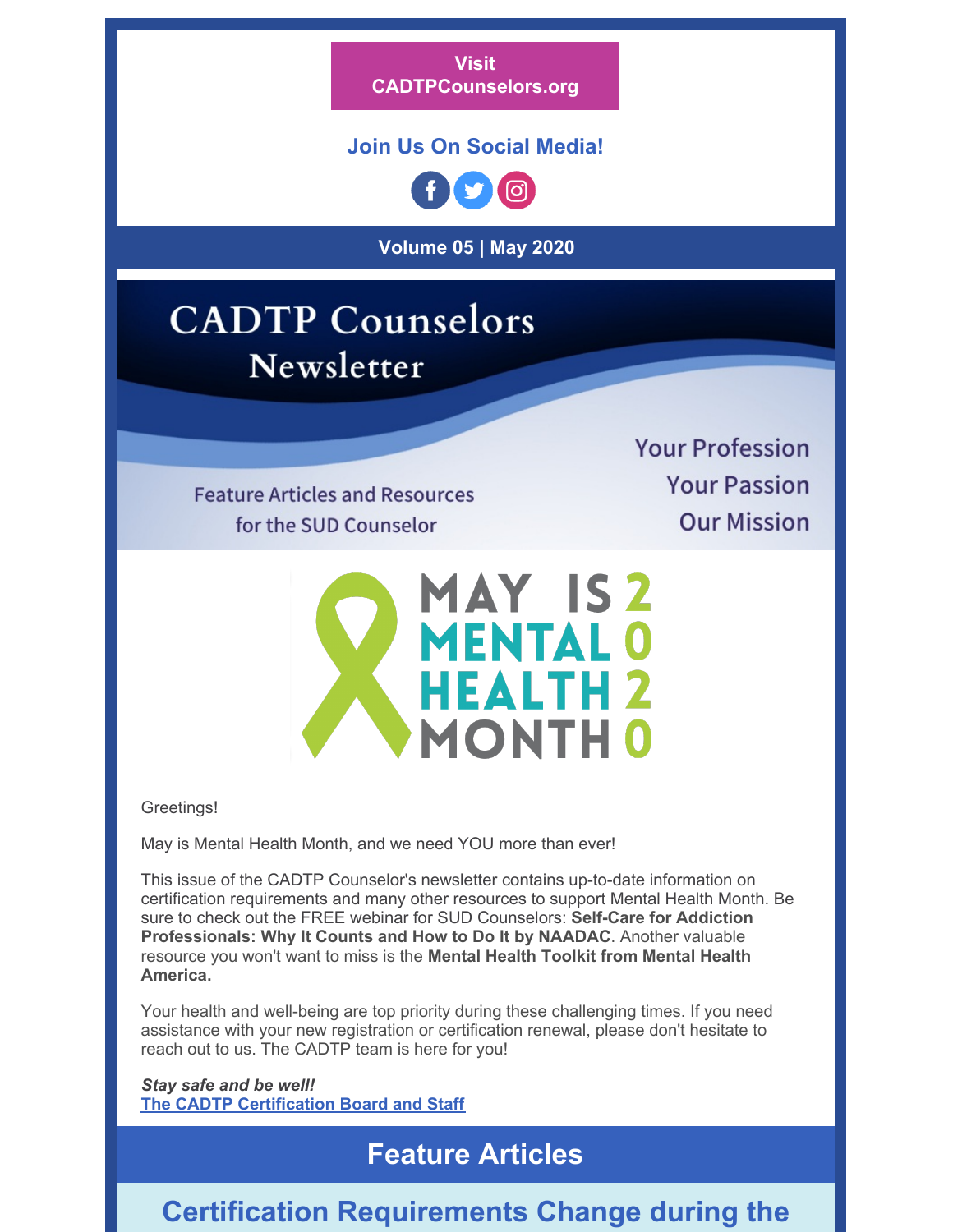### **COVID-19 Pandemic**



#### **HealthCareServices**

The most recent updates from DHCS include guidance for the AOD/SUD Counselor in DUI programs and other healthcare agencies certified by DHCS.

**Additional Time to Complete Counselor Certification Requirements** California Code of Regulations, Title 9, §13035(f)(1) requires AOD registered counselors to obtain certification as an AOD counselor, from a DHCS recognized certifying organization, within five (5) years of the date of registration.

**Under the authority of Executive Order N-55-20, DHCS shall suspend the requirement to complete AOD registration for the duration of the declaration of emergency. DHCS shall extend the AOD registrants' completion date by the same number of months that the requirement was suspended. To view original publications, and for additional COVID-19 resources: [BHIN-20-016](https://cadtpcounselors.org/wp-content/uploads/2020/04/BHIN-20-016-Driving-Under-the-Influence-Program-and-FAQs.pdf)** & **BHIN [20-17.](https://cadtpcounselors.org/wp-content/uploads/2020/04/BHIN-20-017-Alcohol-and-Other-Drug-Facilities.pdf)**

Governor Newsome announced on May 7, 2020, the release of industry guidance to help businesses reduce risk and establish a safe, clean [environment](https://covid19.ca.gov/roadmap/) for workers and customers. Learn more: **California's Resilience Roadmap**.

**Check out CADTP's [Coronavirus](https://cadtpcounselors.org/coronavirus-resources/) Resources Here.**

### **May is Mental Health Month**



**Mental Health Toolkit Tools2Thrive Outreach Toolkit**

In honor of Mental Health Month, Mental Health American (MHA) published an excellent resource for mental health professionals. Included are tools for resiliency and bonus tools focused on dealing with the [Coronavirus](https://cadtpcounselors.org/may-is-mental-health-month/) crisis. **Read more and access the download link for the toolkit.**

MHA also set a goal of 1 million mental health screens! Take a screen and pass it along. Post it on your social media or publish on a website. Let's support MHA in reaching their goal for mental health screening in support of all who are struggling.

> **[MHAscreening.org](https://mhascreening.org) [#millioninmay](https://twitter.com/hashtag/millioninmay)**





FREE. PRIVATE. ANONYMOUS. **MHASCREENING.ORG** 

## **CEU Provider Spotlight**

# C<sub>3</sub> AddictionCounselorCE

Continuing Education for Addiction Professionals

#### **Helping Professionals Help Others**

**Resources**

Approved by state and national boards. • Affordable, convenient continuing education. Our courses cover continuing education for**Addiction [Counselors](https://www.addictioncounselorce.com/approvals/#NAADAC)** as well as **[Psychologist](https://www.addictioncounselorce.com/approvals/?#APA)[s](https://www.addictioncounselorce.com/approvals/?#ASWB)**, **Social Workers**, **Mental Health [Counselors](https://www.addictioncounselorce.com/approvals/?#NBCC)**, **Marriage and Family [Therapists](https://www.addictioncounselorce.com/approvals)** and others who focus on addictions, chemical dependency counseling, substance abuse and related topics.

**Visit Addiction [Counselor](https://www.addictioncounselorce.com/) CE**

#### **Search All CADTP [Approved](https://cadtpcounselors.org/ceu-providers/) CEU Providers**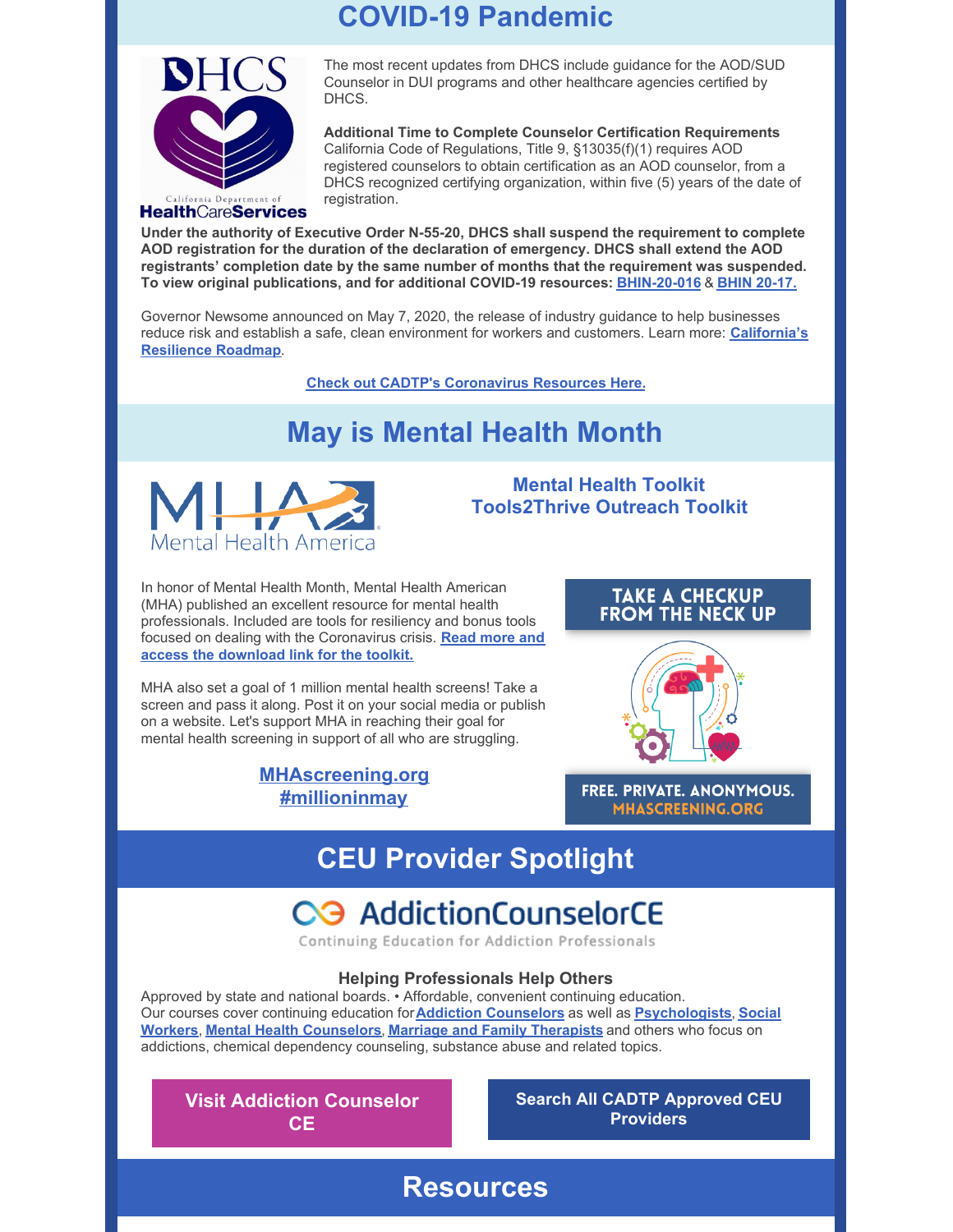#### **Mother & Baby Substance Exposure Toolkit**



The Mother & Baby Substance Exposure Toolkit takes into consideration the intricacies that potential scenarios present: difficulties in screening, stigmatized care, variability of provider and staff knowledge, and the challenges of care coordination. Access the web based toolkit at the link below.

**Mother & Baby [Substance](https://nastoolkit.org/) Exposure Toolkit**



WWW.HEALTHMANAGEMENT.COM

#### **Treating OUD/SUD During the COVID-19 Pandemic**

#### **QUICK REFERENCE GUIDE**

Health Management Association published this handy toolkit for OUD/SUD Counselors and others treating those in need.

While elements of the content may be relevant elsewhere, this guide was prepared with support from the California State Opioid Response program. Regulations are rapidly evolving under the COVID-19 national public health emergency and should be reviewed periodically.

**Direct [Download](https://files.constantcontact.com/33f12ce8201/f81ec422-0002-40dc-a4f2-7652f0847925.pdf)**

### **Events**

**Clinical Supervision: Proven Tools and Techniques for Success**

> **May 30, 2020 9am to 3:30pm**

**Registration \$50 (\$199 value)**

**Amazing opportunity to attend one of the most successful trainings in the Country!**



This comprehensive course will get you thinking like a supervisor and using your clinical skills to both challenge and support staff while ensuring quality control. Seating is limited to 10. 7 CEUs. COVID-19 compliant.

#### **[Registration](https://cadtpcounselors.org/event/clinical-supervision-proven-tools-and-techniques-for-success/2020-05-30/)**

#### **Self-Care for Addiction Professionals: Why It Counts and How to Do It**

#### **Free NAADAC Webinar Wednesday, June 14, 2017 @ 12 pm**

Working as an addiction professional can be challenging and rewarding. For many, burnout is replacing a feeling of satisfaction. Self-care helps you respond to and prevent burnout. It also enables you to carry out your professional responsibility, which is to do well for your clients. This FREE webinar will provide you with tools and information to be your best through practiced selfcare. Register here: **[Self-Care](https://www.naadac.org/self-care-for-addiction-professionals-webinar) Webinar**

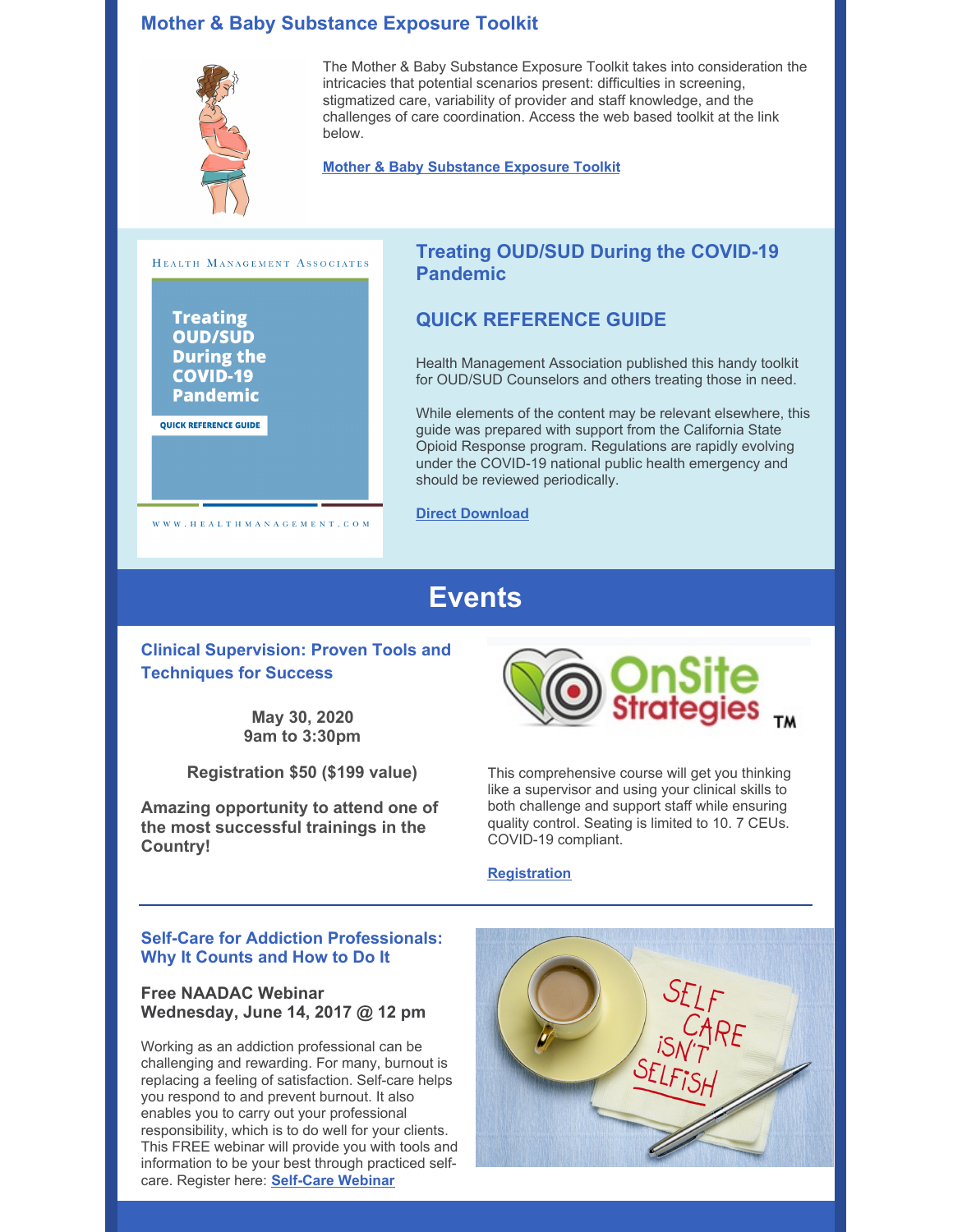### **Survey**



### **April Poll Results**

**Are you providing Telehealth services during the COVID-19 crisis?**



### **CADTP Counselor Website Resources**

**New [Registration](https://cadtpcounselors.org/new-sud-counselors/)**